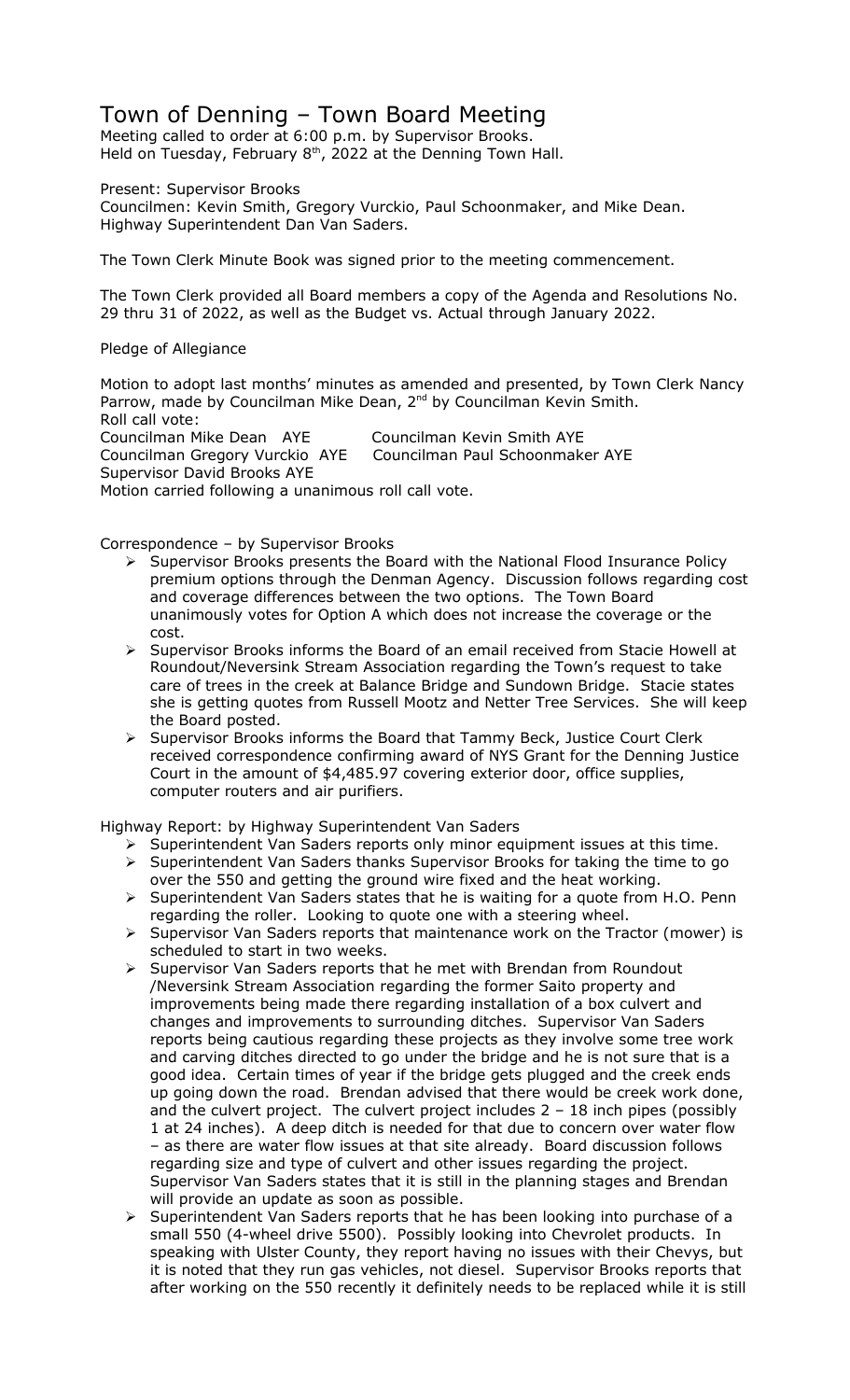worth something. There is \$50,000.00 available from the storage building and together with proceeds from selling the 550 the Town might be in the fiscal position to purchase a new truck. Discussion follows.

- > Superintendent Van Saders requests Trading Post receipt from Supervisor Brooks regarding items purchased for repair of 550.
- $\triangleright$  Superintendent Van Saders report that salt and sand supplies are good as of this date. The green salt worked well over the weekend during the ice storm through Monday night's freezing temperatures. Discussion followed regarding possible future need and supply for the remainder of this season.

Planning Board Report - by Liaison, Councilman Kevin Smith

 Councilman Smith reports that no representatives showed up for either matter that was before the Planning Board for the January meeting. Approximately 6 residents were present.

Highway Pre-Pay Vouchers presented by Supervisor Brooks.

| (see Warrant #2 Pre-Pay, voucher #'s $1-5$ ) |             |
|----------------------------------------------|-------------|
| Health Care Reimbursement Account            | \$5,000.00  |
| MVP Health Care, Inc.                        | \$10,595.68 |
| Trust & Agency Account - FICA                | \$893.67    |
| Trust & Agency Account - FICA                | \$1,019.81  |
| Trust & Agency Account - FICA                | \$21.42     |

Highway Vouchers presented by Supervisor Brooks.

| (see Warrant $#2$ , voucher $#^{\prime}$ s 3-18) |            |
|--------------------------------------------------|------------|
| <b>Advance Auto Parts</b>                        | \$91.05    |
| Apalachee Marine                                 | \$9,270.28 |
| <b>Apalachee Marine</b>                          | \$3,017.83 |
| <b>Bottini Fuel Corporation</b>                  | \$2,568.70 |
| Callanan Industries, Inc.                        | \$238.87   |
| Case Tire Service Inc.                           | \$778.00   |
| Home Depot Credit Services                       | \$192.35   |
| Mombaccus Excavating, Inc.                       | \$6,591.80 |
| North East Parts Group                           | \$566.14   |
| NY Labor Law Poster Service                      | \$89.50    |
| Prestige Towing & Recovery, Inc.                 | \$250.00   |
| Sarjo Industries                                 | \$139.90   |
| Sarjo Industries                                 | \$127.20   |
| <b>Tractor Supply Credit Plan</b>                | \$102.43   |
| <b>UCATS</b>                                     | \$334.00   |
| Ulster County 1                                  | \$6,741.95 |
|                                                  |            |

General Pre-Pay Vouchers presented by Supervisor Brooks. (see Warrant #2APre-Pay, voucher # 15) Central Hudson \$ 297.28

General Pre-Pay Vouchers presented by Supervisor Brooks. (see Warrant #2Pre-Pay, voucher #'s 2-11) Central Hudson \$ 177.30 Central Hudson \$ 39.40 Central Hudson \$ 444.34 HealthCare Reimbursement Account \$ 5,000.00 MVP Health Care Inc. 6 \$ 9,609.04 Time Warner Cable  $\qquad \qquad$  \$ 141.86 Time Warner Cable \$182.93 TRUST & AGENCY ACCOUNT - FICA \$30.07 TRUST & AGENCY ACCOUNT - FICA  $$706.91$ TRUST & AGENCY ACCOUNT - FICA \$268.49

General Vouchers, presented by Supervisor Brooks. (see Warrant #2, voucher #'s 4-21)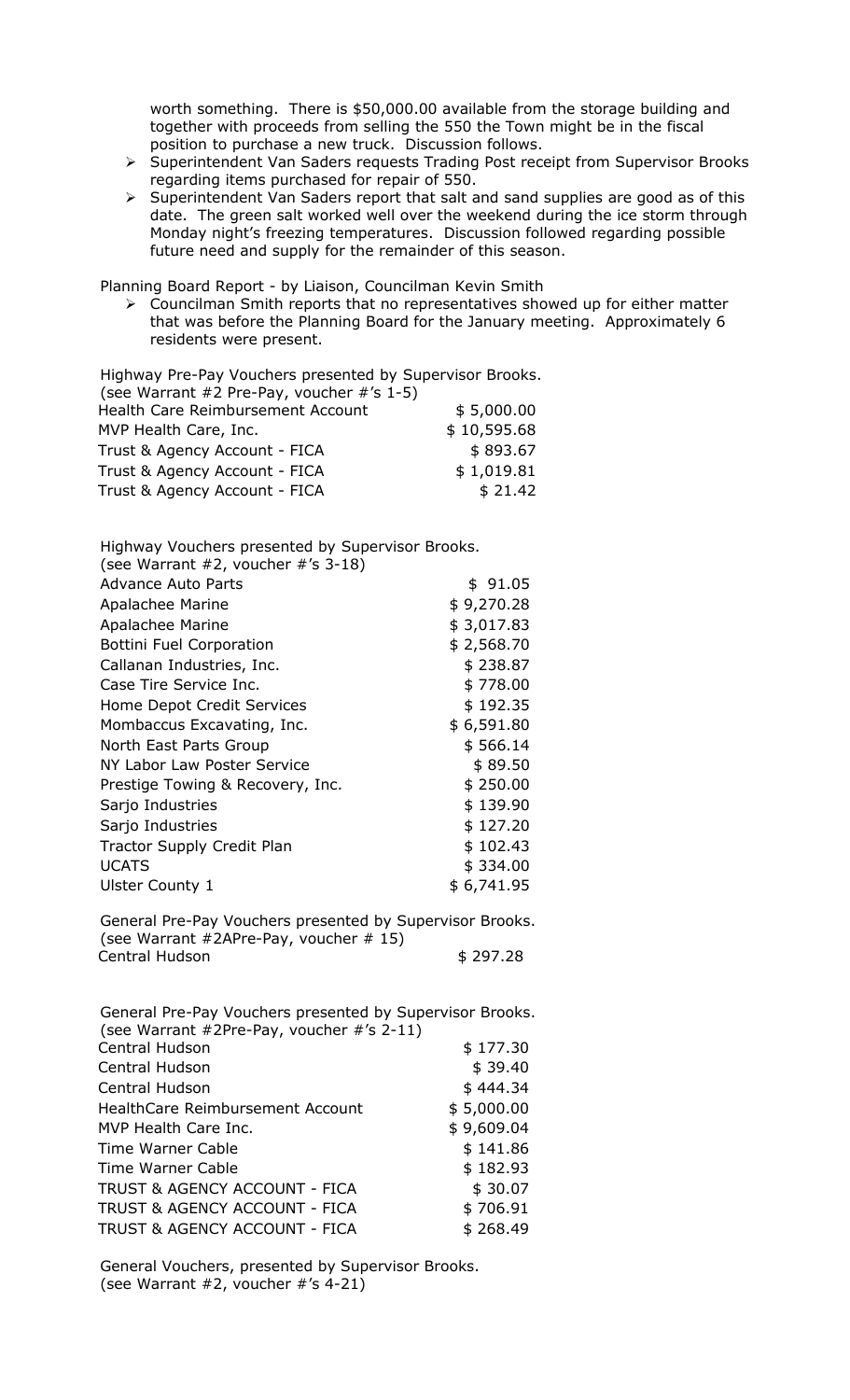| <b>Bottini Fuel</b>                | \$680.32    |
|------------------------------------|-------------|
| <b>Bottini Fuel</b>                | \$552.43    |
| Central Hudson                     | \$636.83    |
| Cindy Mickelson, Reim.             | \$74.32     |
| e-Nable Business Solutions         | \$157.50    |
| Jonathan Follender, Reim.          | \$494.00    |
| MVP Select Care Inc.               | \$30.00     |
| Mike Preis, Inc.                   | \$23,060.14 |
| NATIONAL FLOOD INSURANCE PROGRAM   | \$3,448.00  |
| <b>NYS Magistrates Association</b> | \$90.00     |
| Power Generator Service, LLC       | \$250.00    |
| <b>QUILL CORP</b>                  | \$31.98     |
| <b>QUILL CORP</b>                  | \$348.85    |
| <b>Richard Lowe</b>                | \$22.53     |
| <b>UCATS</b>                       | \$80.00     |
| <b>UCRRA</b>                       | \$1,742.62  |
| <b>Ulster County</b>               | \$4,000.00  |

## **Resolution No. 29 of 2022**

**WHEREAS** New York State General Municipal Law Sections 103 and 104-4 permit the preaudit function of vouchers, as a form of internal controls in the checking of claims and supporting documentation. And

**WHEREAS** the Sections 118 and 119 of New York State Municipal Law also authorize the auditing authority to approve of Said vouchers. And

**WHEREAS** the Office of the New York State Comptroller Division of Local Governments and Accountability: Budgets and Finances also approves of this method.

**NOW THEREFORE BE IT RESOLVED** that the Town of Denning Town Board HEREBY approves of and authorizes payment of the following Warrants:

Highway Fund Pre-Pay Warrant No. 2PP voucher Nos. 1 - 5.

Highway Fund Warrant No. 2 voucher Nos. 3 - 18

General Fund Warrant No. 2APP voucher No. 15.

General Fund Pre-Pay Warrant No. 2PP voucher Nos. 2 – 11.

General Fund Warrant No. 2 voucher Nos. 4 - 21

Capital Fund Sewage Disposal Warrant No. 2 voucher Nos. - None.

**Whereupon**, the Resolution was put to a vote, and recorded as follows: Motion to adopt and approve made by Councilman Gregory Vurckio, 2<sup>nd</sup> by Councilman Mike Dean. Roll Call Vote: Councilman Mike Dean AYE Councilman Paul Schoonmaker AYE Councilman Kevin Smith AYE Councilman Gregory Vurckio AYE Supervisor David Brooks AYE Motion carried following a unanimous roll call vote.

## **Resolution No. 30 of 2022**

**WHEREAS** New York State Law §141 and Highway Law 285-a authorizes the Town Board by resolution to transfer surplus monies, contingent appropriations and unexpended fund balances.

**And WHEREAS** the Town of Denning is in need of budgetary transfers for the 2021 Budget.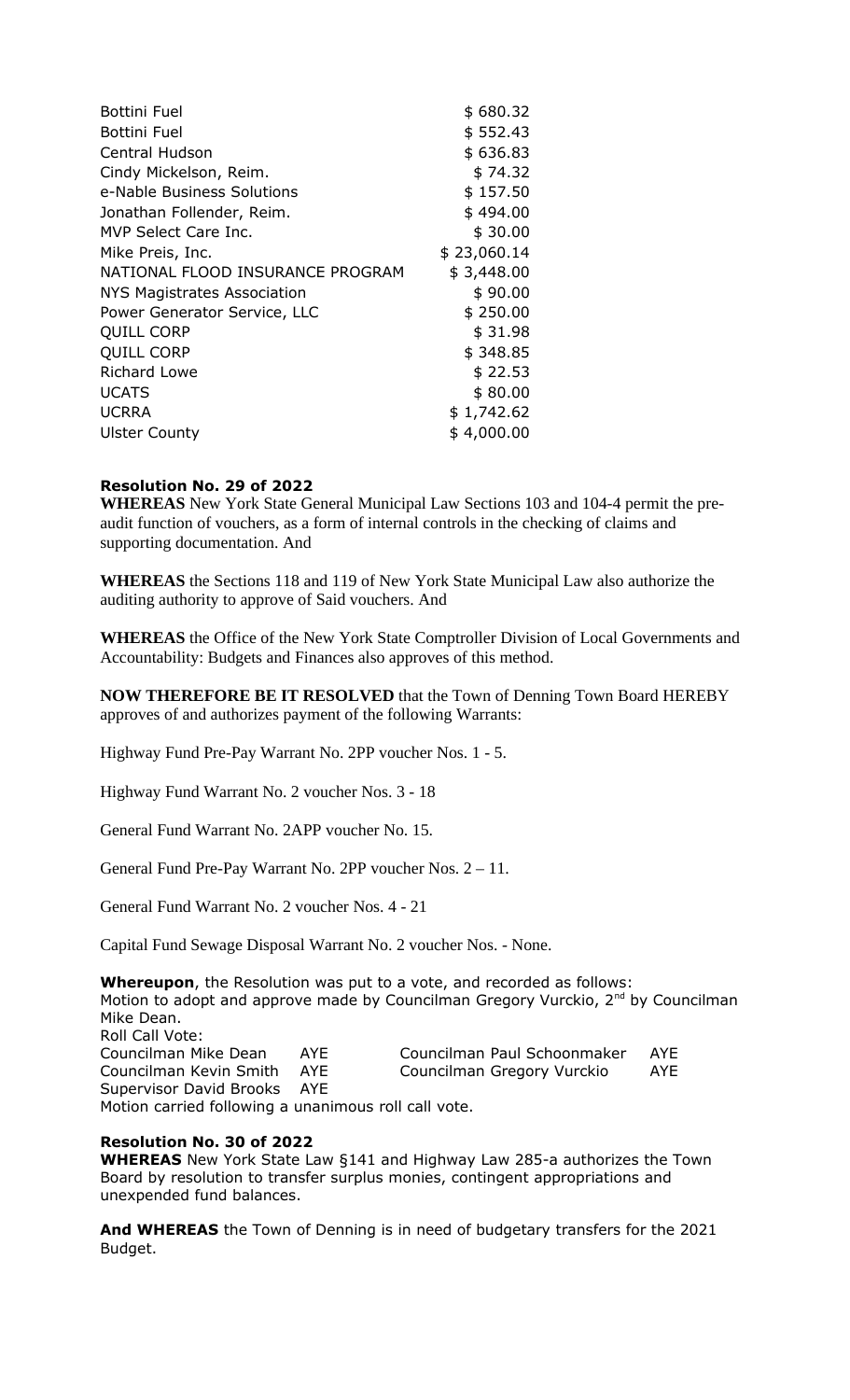**NOW, THEREFORE, BE IT RESOLVED** that the Town of Denning Town Board authorizes the Supervisor to do the following transfers in the Highway Fund: increase DA5130.4-Machinery Contractual Expense in the amount of \$22,233.00 and to increase DA5142.1-Snow Removal Personal Services in the amount of \$3,275.00.

And to decrease DA5142.4-Snow Removal Contractual Expense in the amount \$25,508.00.

**Whereupon**, the Resolution was put to a vote, and recorded as follows: Motion to adopt and approve made by Councilman Mike Dean, 2<sup>nd</sup> by Councilman Kevin Smith. Roll Call Vote: Councilman Mike Dean AYE Councilman Paul Schoonmaker AYE Councilman Kevin Smith AYE Councilman Gregory Vurckio AYE Supervisor David Brooks AYE

Motion carried following a unanimous roll call vote.

## **Resolution No. 31 of 2022**

**WHEREAS** New York State Law §113 authorizes the Town Board by resolution to transfer surplus monies, contingent appropriations and unexpended fund balances.

**And WHEREAS** the Town of Denning is in need of budgetary transfers for the 2021 Budget.

**NOW, THEREFORE, BE IT RESOLVED** that the Town of Denning Town Board authorizes the Supervisor to do the following transfers in the General Fund: to increase A1110.1-Justices Personal Services in the amount of \$123.00, and to increase A1220.1-Supervisor Personal Services in the amount of \$1,500.00, and to increase A1410.1-Clerk Personal Services in the amount of \$1,489.00, and to increase A1460.4-Records Management Contractual in the amount of \$1,674.00, and to increase A1910.4-Unallocated Insurance in the amount of \$475.00, and to increase A3620.1-Safety Inspection Personnel in the amount of \$1,500.00, and to increase A5010.1-Superintendent of Highways Personal Services in the amount of \$499.00, and to increase A5010.4-Superintendent of Highways Contractual in the amount of \$224.00, and to increase A5132.4-Garage Contractual Expense in the amount of \$1,445.00, and to increase A5182.4-Street Lighting Contractual Expense in the amount of \$110.00,

and to increase A8160.1-Refuse and Garbage Personal Services in the amount of \$755.00,

and to increase A9030.8-Employee Benefits-Social Security in the amount of \$590.00,

To decrease A9060.8-Employee Benefits-Medical Insurance in the amount of \$10,384.00.

**Whereupon**, the Resolution was put to a vote, and recorded as follows: Motion to adopt and approve made by Councilman Paul Schoonmaker,  $2^{nd}$  by Councilman Mike Dean. Roll Call Vote:

| Councilman Mike Dean                                 | AYF | Councilman Paul Schoonmaker | AYE |
|------------------------------------------------------|-----|-----------------------------|-----|
| Councilman Kevin Smith AYE                           |     | Councilman Gregory Vurckio  | AYE |
| Supervisor David Brooks AYE                          |     |                             |     |
| Motion carried following a unanimous roll call vote. |     |                             |     |

Supervisor Comments:

- Supervisor Brooks informs the Board that the Sundown Bridge Project is going forward with the low bid of 2.4 million. The County is pleased as it is a company that they have worked with before. The County is preparing the Resolution and numbers for the Ulster County March Legislative Meeting. Then the matter goes to Pat Ryan. Discussion follows regarding specifics – the temporary bridge will run parallel with the existing bridge. The involved homeowners are all in agreement with the plan at this point. The price includes the temporary bridge. It will be a flat steel deck bridge, no walkway, and no major work on the abutments.
- Supervisor Brooks reports that the Stream Project is 90% completed. Discussion was held with landowners and everyone is in agreement at this time.